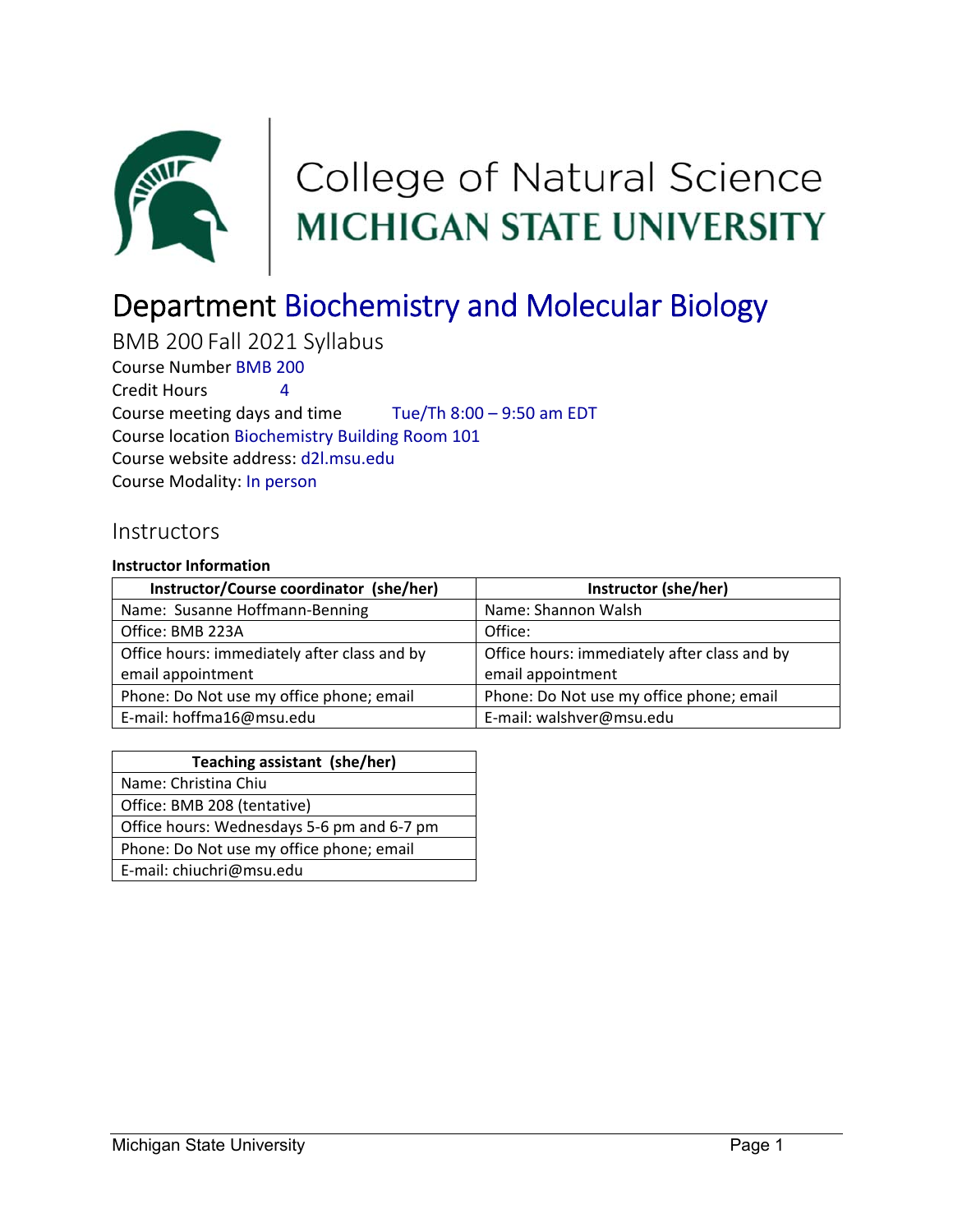## Course Information

#### **Course Description**

In this course, you can learn how the food you eat lets you live. All food can be broken down into four major components, the same major components required for life. This class will systematically present the physical and chemical properties of these components, the role of each of these components in your body, and the processes by which your body utilizes these components.

**Course Goals:** When you successfully complete this course you will have a conceptual understanding of how the basic components found in the food you eat function in your body.

#### **Course Objectives:**

- Explain the roles water, chemical equilibrium, and pH play in your body.
- Recognize the chemical structure of the molecular building blocks found in the food you eat and identify the important chemical and physical properties of these building blocks.
- Describe how these molecular building blocks polymerize into larger molecules and organize into cellular structures.
- Compare and contrast the functions of these building blocks and their polymers in living cells.
- Explain how the chemical and physical properties of these building blocks cause them to carry out their specific functions in your body.
- Describe the basic cellular pathways used to break down the food you eat to produce the cellular building blocks and capture the energy your body needs.
- Discuss the relationship between coenzymes and vitamins and explain the roles of specific coenzymes in metabolism.
- Explain basic physical and chemical concepts that underlie cellular processes and apply these to problems involving your body's utilization of food.
- Explain how information is stored and passed on based on the chemical and physical properties of the molecules found in living cells.
- Explain how our understanding of biochemistry and molecular biology are changing the way society approaches food production and medical problems.

#### **Recommended Texts & Other Materials:**

Lectures will be based on the book "*Biochemistry"*, by Mary Campbell and Shawn Farrell, Brooks/Cole publishing. The book is not required but highly recommended.  $6^{th}$ ,  $7^{th}$ ,  $8^{th}$  or 9<sup>th</sup> edition is acceptable. Print and e‐text are both acceptable

Electronic text purchase link: **http://www.cengagebrain.com/shop/search/9781285429106**

We have four extra copies of the 8<sup>th</sup> edition that we are willing to loan out to the first four students. These books will need to be returned before the final exam period.

**Prerequisite:** General chemistry and organic chemistry.

**Other required materials:** i>clicker2 remote or device with the iClicker Cloud app

#### **i>clicker2 Information**

This semester we will be using the i>clicker2 classroom response system. This technology can greatly enhance learning during lectures. We will be using clickers during every lecture, including the first one. Starting the first day of class, you will need an i>clicker 2 remote OR a device with the iClicker Cloud app installed. To decide which is best for you and set up instructions see the iClicker instructions document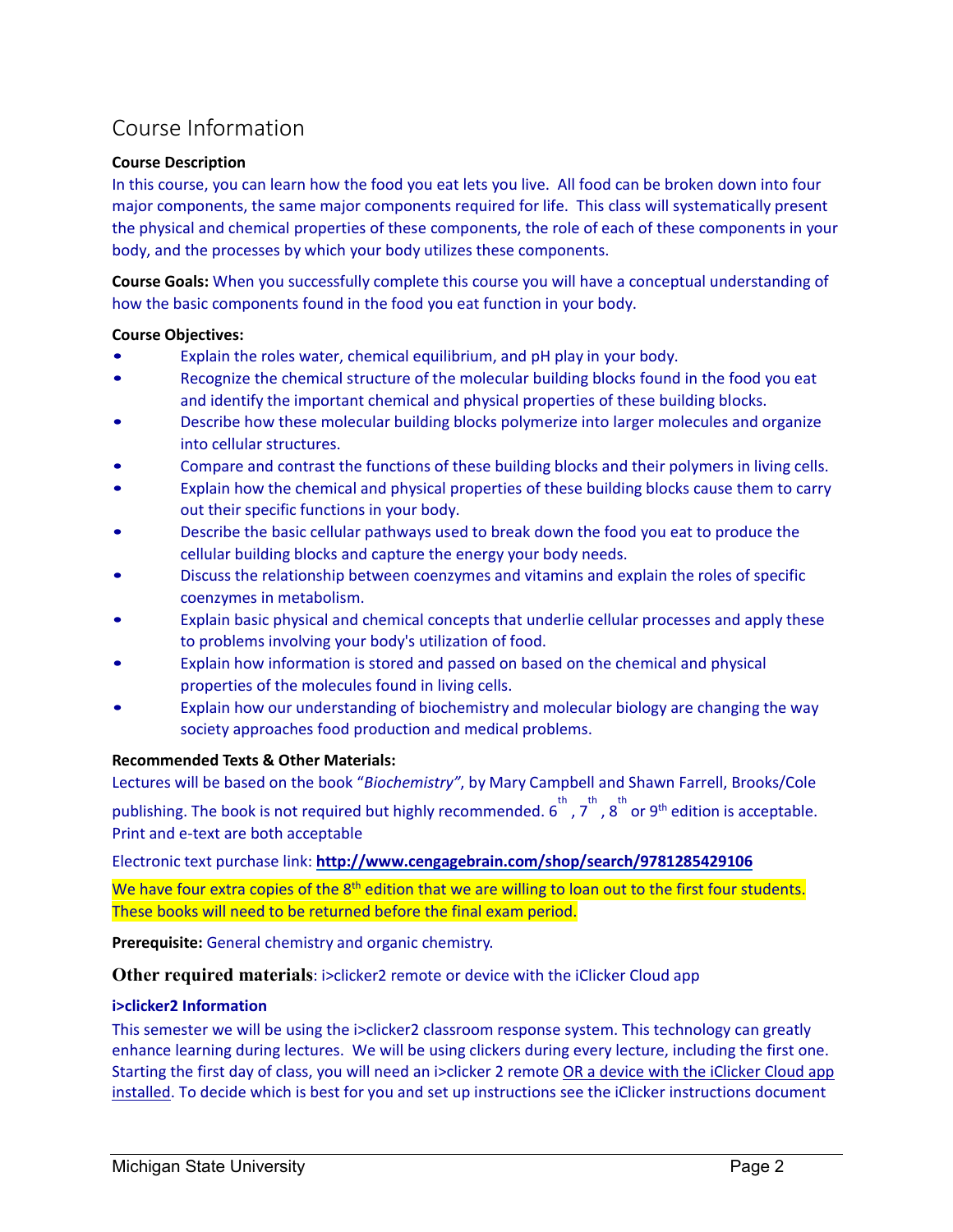on D2L.

i>clicker2 remotes are available from the bookstores and you should purchase one, remove it from its packaging, and make sure it will turn on before you come to the first class. ASMSU offers free or low‐ cost clicker rentals for a semester. Go to the ASMSU Business Office (307 Student Services) to inquire about this program.



This is the i>clicker2. This is the one you need for this course.



This is the original i>clicker. **It will not work for this course.**  However, you can get by with it for the first two weeks



This is the i>clicker+. **It will not work for this course.**

#### Registering your i>clicker2

We will register i>clicker2 before and/or after lecture during the first two weeks of class. See instructions on D2L for iClicker app set up.

#### **Course platforms/Structure:**

Lectures are from 8:00 A.M. to 9:50 A.M. EDT on Tuesdays and Thursdays in Biochemistry room 101. Attendance at lecture is expected and part of your grade comes from classroom participation in the form of clicker points

**Desire2Learn (D2L):** For course information, lecture notes, grades, and announcements, go to d2l.msu.edu and sign in with your MSU NetID and password. Double click on the course name to enter the course. Course e-mail will also be sent through D2L. If you encounter trouble with D2L, please contact the D2L helpdesk. Make sure your D2L is forwarded to the email address you monitor most frequently. We are not responsible for missed emails.

#### **Technical Assistance:**

If you need technical assistance at any time during the course or to report a problem you can:

- Visit the MSU Help site at http://help.msu.edu
- Visit the Desire2Learn Help Site at http://help.d2l.msu.edu
- Call the MSU IT Service Desk at (517)432-6200, (844)678-6200, or e-mail at ithelp@msu.edu
- Request assistance navigating and requesting instructional design help:

https://tech.msu.edu/service‐catalog/teaching/instructional‐design‐development/

• Email your instructors/TA – we may be able to help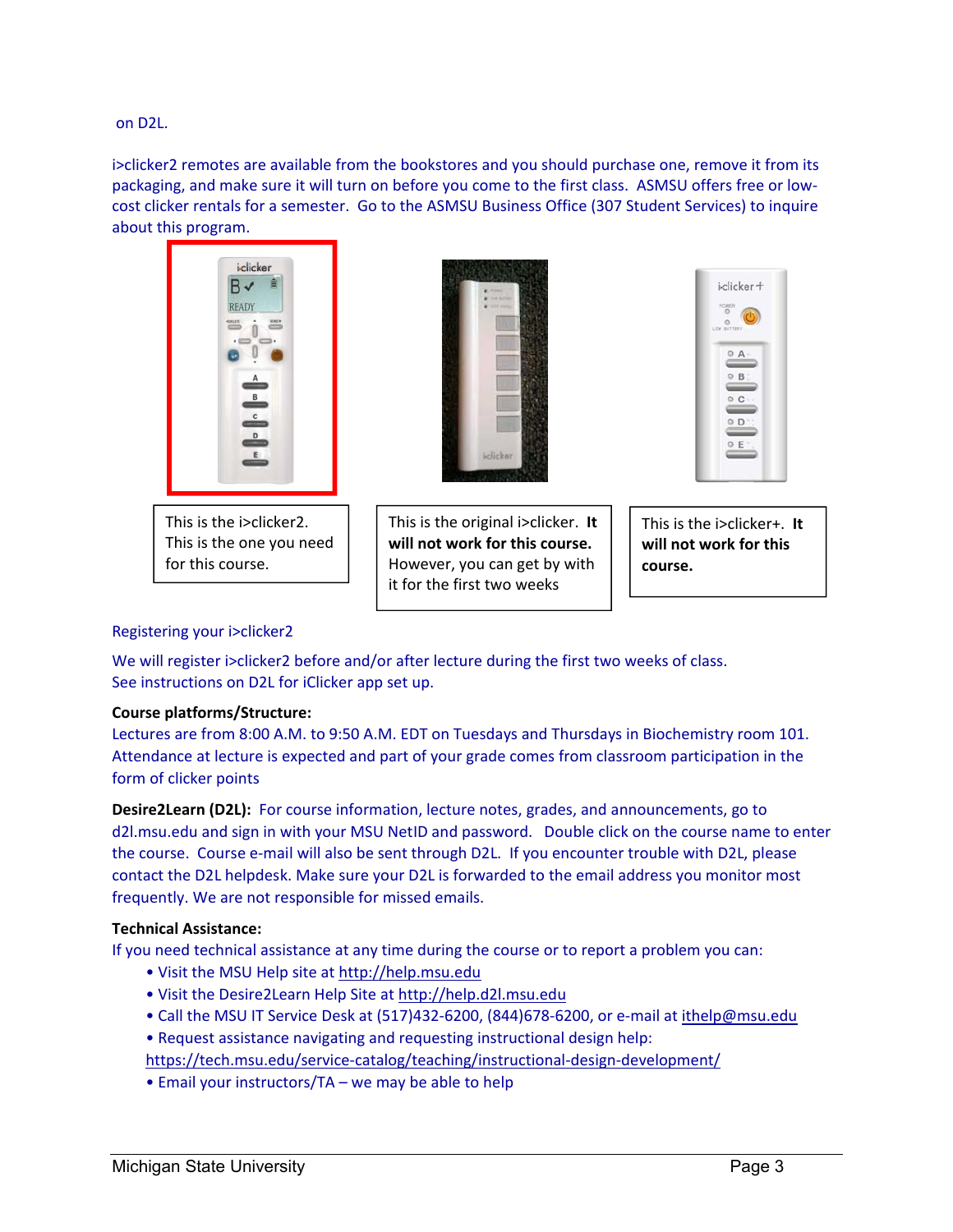## Course Outline/Schedule/Grading

**Grading:**  Final grades will be based on the assessments shown below:

|                           | Quizzes/Homework 20% (best 4 of 6 quizzes/homework – drop the two lowest scores)              |
|---------------------------|-----------------------------------------------------------------------------------------------|
| "Clicker" Points<br>Exams | 8% (each day counts equally; drop your lowest 4 clicker days)<br>$72\%$ (4 exams at 18% each) |

The course grades will be rounded to the nearest tenth and determined based on the scale shown below.

| Percentage        | Grade            | Percentage         | Grade |
|-------------------|------------------|--------------------|-------|
| 90.0% or above    | 4.0              | $< 68\%$ to 60.0%  | 2.0   |
| $< 90\%$ to 83.0  | 3.5              | $< 60 \%$ to 55.0% | 1.5   |
| $< 83\%$ to 75.0% | 3.0 <sub>2</sub> | $<$ 55% to 50.0%   | 1.0   |
| $<$ 75% to 68.0%  | $2.5^{\circ}$    | $<$ 50%            | 0.0   |

#### **Assessments:**

**Quizzes/Homework**: There will be six unannounced "mini‐exam" quizzes, short classroom writing assignments, or (announced) homework assignments. These will be either short (5-10 question  $\sim$  10 minute) quizzes designed to acquaint you with the style of examination questions you may be asked on an upcoming exam or writing assignments assigned by the instructor. Your two lowest scores from these will be dropped and the remaining scores will count as 20% of your grade. This is equivalent to more than one exam, so it is your opportunity to solidify a good grade or balance a bad exam grade. There will be no make‐up quizzes. If, on the day of a quiz, you are not in class for any reason, this is one of the scores that will be dropped. If you miss more than two quizzes for any reason, the additional missed quizzes will count as zeros.

**"Clickers"**: This course will use the i>clicker2 classroom response system. You will receive 2/3 of a point for sending in any answer and an additional 1/3 point for sending in the correct answer for each question posed during class. The lowest 4 clicker day scores will be dropped from your overall course grade. "Clicker" points will make up 8% of your grade. It is your responsibility to bring your clicker to class each day. There are no make up opportunities for missed clicker points. If you forget to bring your clicker or miss class for any reason, including absences, you will receive no points for that day. Because we drop multiple days of clicker scores, you can miss or forget your clicker for several days of class and still get full credit. **If you replace your clicker during the semester, please notify the TA.** Any student found using another student's clicker will be considered cheating and in violation of the Academic Honesty policy listed below.

Exams: On Sept. 23, Oct. 21, and Nov. 18 from during normal class time there will be midterm exams. Exams will not be followed by lecture on those days. The final exam will be on Tuesday, Dec. 14, starting at 8:00 A.M. covering material taught after exam III. The exams will count as 72% your grade (18% for each exam). Exams will consist of a variety of question types, including multiple choice, true/false and essay‐style questions.

No collaborations/discussions allowed during exams. Any detection of plagiarism will result in a "zero grade" for all involved parties.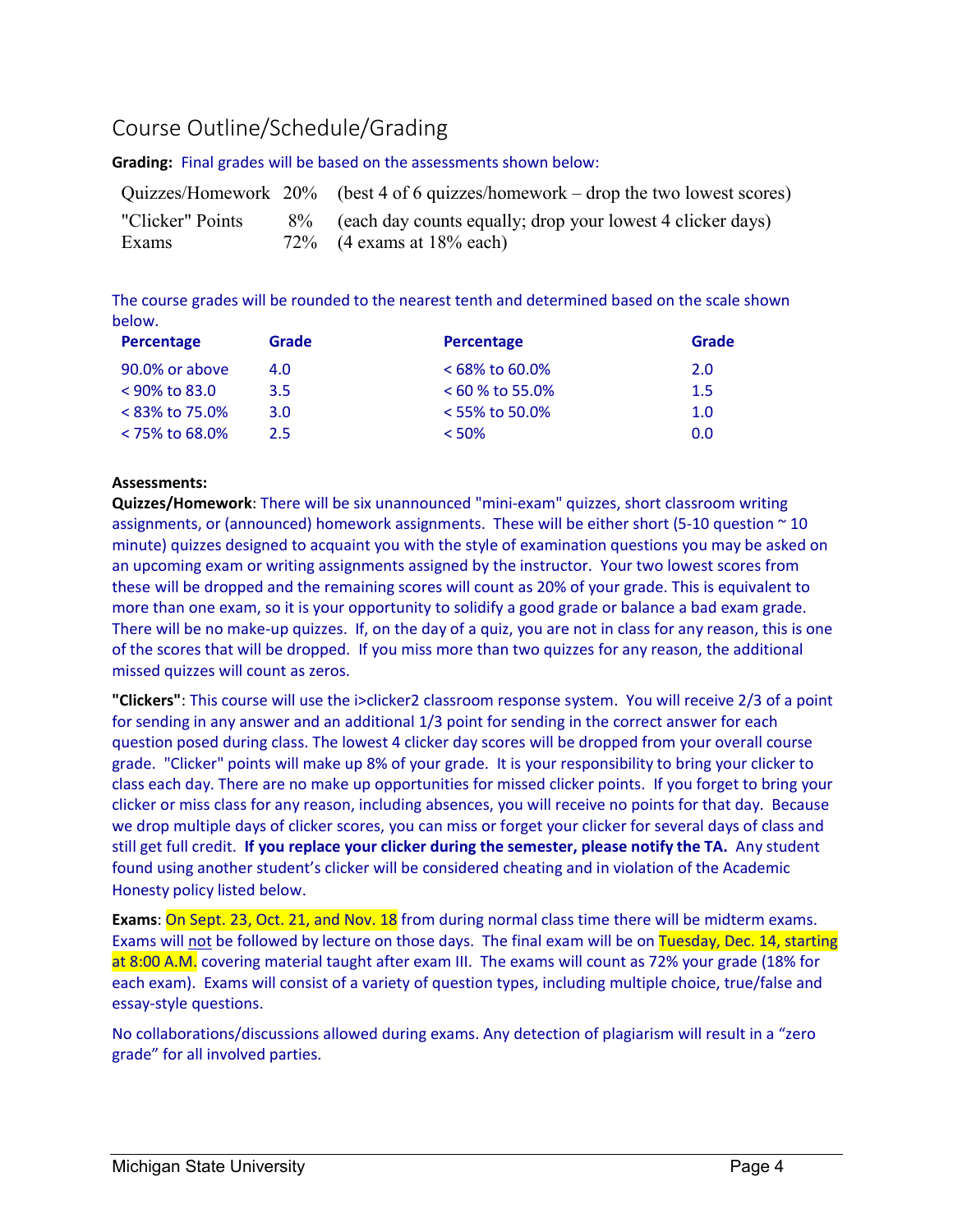If you miss an exam and provide an excuse according to MSU exam policy, we will provide one make‐up exam option for the semester. You will need to be prepared to document your illness or the extenuating circumstances that caused you to miss the exam. Oversleeping won't do it.

For accepted excuses see https://msu.edu/unit/ombud/classroom‐policies/index.html#attend‐final

**Academic Honesty:** The student shares with the faculty the responsibility for maintaining the integrity of scholarship, grades, and professional standards. Academic honesty as described in the Spartan Life Handbook (see in particular: Protection of Scholarship and Grades and Integrity of Scholarship and Grades) is expected. For the written homework assignment, you can discuss your work with friends, however, the writing has to be in in your own words. Quotes from the text will not count as your own words and will not be counted as answer to the questions. More than 30% identity to other homework assignments, the original text, or other publications will be considered plagiarism and will result in a "0" and a report to the Dean's office. If you are unsure, use cross check or ask your instructors.

**Students with Disability Requests:**  Michigan State University is committed to providing equal opportunity for participation in all programs, services and activities. Requests for accommodations by persons with disabilities may be made by contacting the Resource Center for Persons with Disabilities at 517‐884‐RCPD or on the web at rcpd.msu.edu. Once your eligibility for an accommodation has been determined, you will be issued a verified individual services accommodation ("VISA") form. Please present this form to Dr. Hoffmann‐Benning at the start of the term and/or two weeks prior to the accommodation date (test, project, etc). Requests received after this date will be honored as possible.

#### **Covid Statement**

MSU has issued a vaccine and mask mandate, which will be enforced in class. Please be considerate of your fellow students and your instructors and follow the rules so class can be taught in a timely fashion. For students that become sick, the normal MSU health policy will be followed.